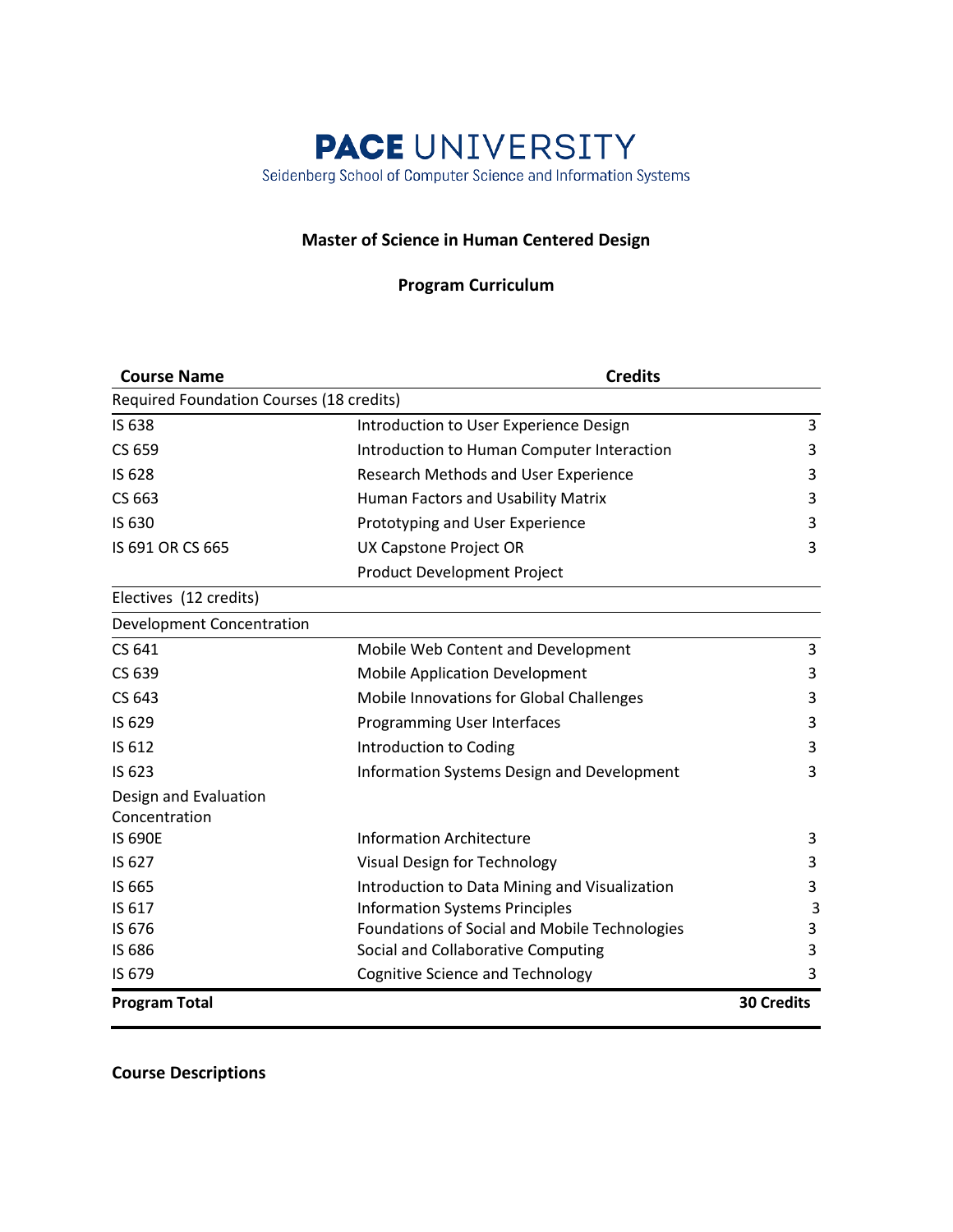#### **Foundation Courses**

#### **IS 638 Introduction to User Experience Design**

This course introduces students to User Experience, the practice of designing apps and websites while applying user centric methods. This course touches on the entire process from analyzing user needs, iterating the design, presenting and selling a comprehensive solution to creating wireframes that become the blueprint for developers to follow when coding.

## **CS 659 Intro to Human Computer Interaction (cf SE 760)**

Design principles and practical techniques will be introduced for building and evaluating usercentered, intuitive, effective computing systems; these will be explored through a series of design projects and student presentations. Topics include principles of usable design, interface elements, user psychology, prototyping, and an introduction to interface evaluation. Project examples may include web design, multimedia interfaces, mobile and specialized applications.

## **IS 628 Research Methods for User Experience**

In User Experience, the foundation is research and is a required skill. Without understanding the user's behavior, patterns and pain points, authentic User Experiences cannot be created. Students can expect a comprehensive guide to performing the core research methods; Surveys, Interviews and Usability testing. This course will help prepare students for a future career in User Experience by giving the student a basic knowledge of the "Discovery" phase of any research that is associated with any user, application or product.

## **CS 663: Human Factors and Usability Metrics**

This course surveys methods for evaluating user interfaces. Students will learn essential knowledge to be able to perform a heuristic evaluation, a cognitive walkthrough, a usability test and a comparison study. Class meetings will also introduce, discuss and occasionally practice additional techniques including user modeling, usage logging, surveys, and focus groups. A primary goal is to learn how to conduct various methods for evaluating user interfaces.

#### **IS 630: Prototyping and User Experience**

This course explores the role of prototyping in the development lifecycle of software systems. It enables students to develop and communicate interactive design prototypes. It introduces a variety of prototyping methodologies such as paper, wireframing, and wizard-of-oz. Students will learn which techniques are the most appropriate to use in the various stages of development and when communicating with the varied audiences involved in the development process.

#### **IS 691: User Experience Capstone**

The goal of the capstone course is to provide an opportunity for students to work on a design challenge, which allows them to apply the concepts and techniques acquired in the previous courses to create an original product or service for a client. The projects can come from an external client, such as a faculty, industry expert or a company, or as an extension of a previous project conducted by the student. Students work in self-directed teams to plan, analyze and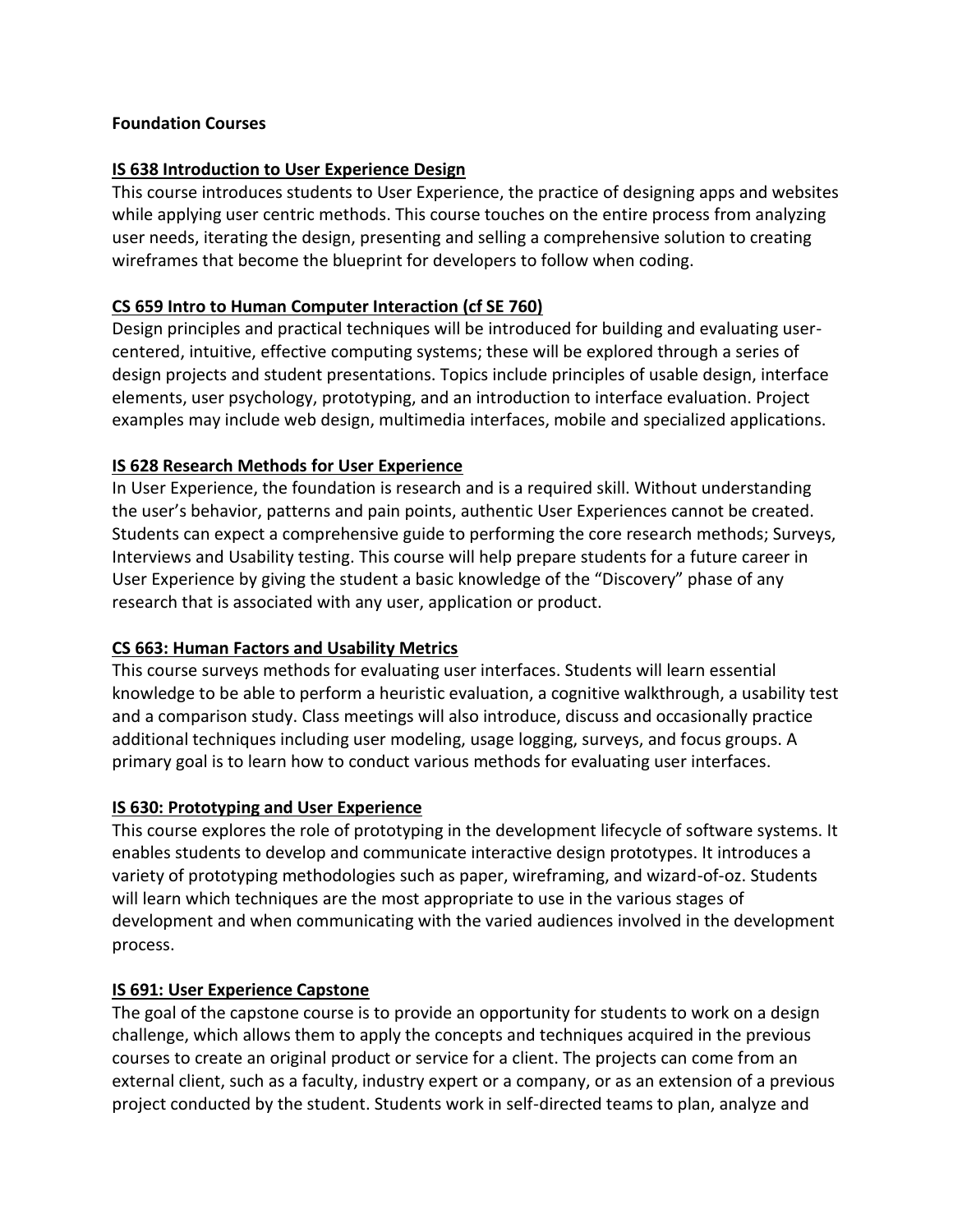design a solution to the problem being explored in the project. The process includes problem discovery, contextual research, information organization, concept development, prototyping, and usability testing. The students present the concept to the client.

## **CS 665 Product Development Project**

Students will learn the process of developing a product using the Design Thinking methodology and the skills they have gained in the course of their studies. They will work in interdisciplinary teams and provide solutions to problems identified by companies or sponsors. During the course, students will also learn the following topics: design thinking, product development, research methodologies, agile methodologies user experience, project management, prototyping and rapid iteration. This course evolves under the umbrella of the Pace NYC Design Factory.

## **Elective Courses**

#### **Development Concentration**

## **CS 639: Mobile Application Development**

This course surveys the specificities of the development of native applications for different mobile platforms including phones and tablets. The software engineering of application development including user-centered design, testing and quality assurance will be emphasized. Students will learn how to design and develop applications for the Android platform. The following topics will be covered user interface, events processing, services management, location based facilities, accelerometer and other sensors, networks/web access, and sound and multimedia. The parallel with iPhone development will be presented. The distribution of mobile applications and business models for monetization will be covered. A significant project is integrated in the course.

## **CS 641: Mobile Web Content and Development**

This course introduces students to the techniques used to create web sites for basic and smart phones. Particular attention will be on gathering data about web traffic (e.g. visitors, visits, devices, operators, and locations) and analyze the data to engage the users and for business decision making. Content including social networking and privacy will be discussed in depth. The course also covers the development of mobile web applications using HTML5, CSS and AJAX for Android phones. The parallel with iPhone will be made. User-centered design, testing, quality assurance and performance will be covered throughout the course. The course integrates comprehensive assignments and significant readings.

## **CS 643: Mobile Innovations for Global Challenges**

This course familiarizes students with the development of mobile innovations addressing social and global challenges in areas such as health, microfinance, education and civic activism. Students will be introduced to research in the social considerations in mobile application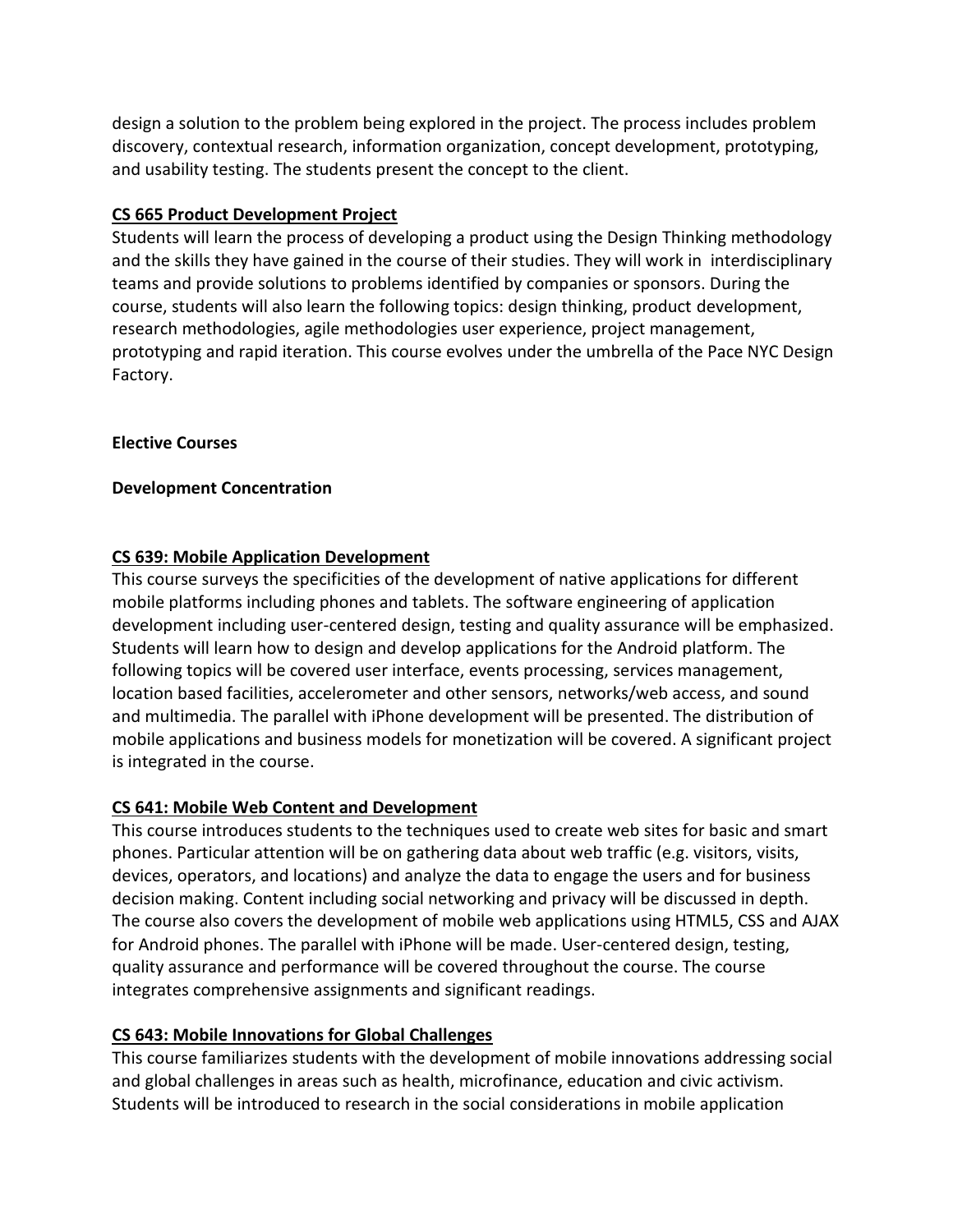development, ICT4D (Information and Technology for Development), and M4D (Mobile for Development) through readings, class discussions and a series of talks. The Mobile Web, and SMS and Voice Solutions will be presented in that context. Students will leverage their technical knowledge with social insight, creativity and ingenuity to develop prototype with social impact along with its deployment plan (taking into accounts the real world limitations) and a business model, with the guidance of local partners from NGOs and the industry, and successful social entrepreneurs.

## **IS 629: Programming User Interfaces**

This course provides students with the ability to to implement a user interface including the development of a design kit and a component kit. Students will learn how to write a web components style-guide using preprocessor CSS frameworks and integrate it with applications using JavaScript frameworks. Students will also learn how to implement responsive design and design for accessibility, by applying current trends in user interface design and development.

## **IS 612: Introduction to Coding**

This course covers methods for developing solutions to business and system problems using object-oriented techniques. The course covers the three fundamental elements of objectoriented programming: inheritance, encapsulation, and polymorphism. Students will learn how to use classes and objects, abstract data types, and interfaces to develop object oriented solutions. Students will also use Java library classes and methods to manage I/O streams, handle events, and create graphical user interfaces. Students will be introduced to the use of data structures in programs and the use of UML (Unified Modeling Language).

## **IS 623: Information Systems Design and Development**

This course provides an introduction to Systems Analysis and Design. Topics include analyzing the business case, requirements modeling, data and process modeling, and development strategies, with a focus on project management. Students also learn about output and user interface design, data storage design, systems architecture, implementation, and systems operation, support, and security.

## **Design and Evaluation Concentration**

# **IS 690E: Information Architecture**

In the digital age, information is an ever-growing factor, understanding how to organize it based on user mental models and behavior is more imperative than ever. This course will help prepare students for a future career by giving the student a basic knowledge of Information Architecture. The course explores: The definition of Information Architecture; Information needs and seeking behavior; Organizational models and structure of information; Navigation defined, as well as its anatomy; Research (Card Sorting) and When and how to use search.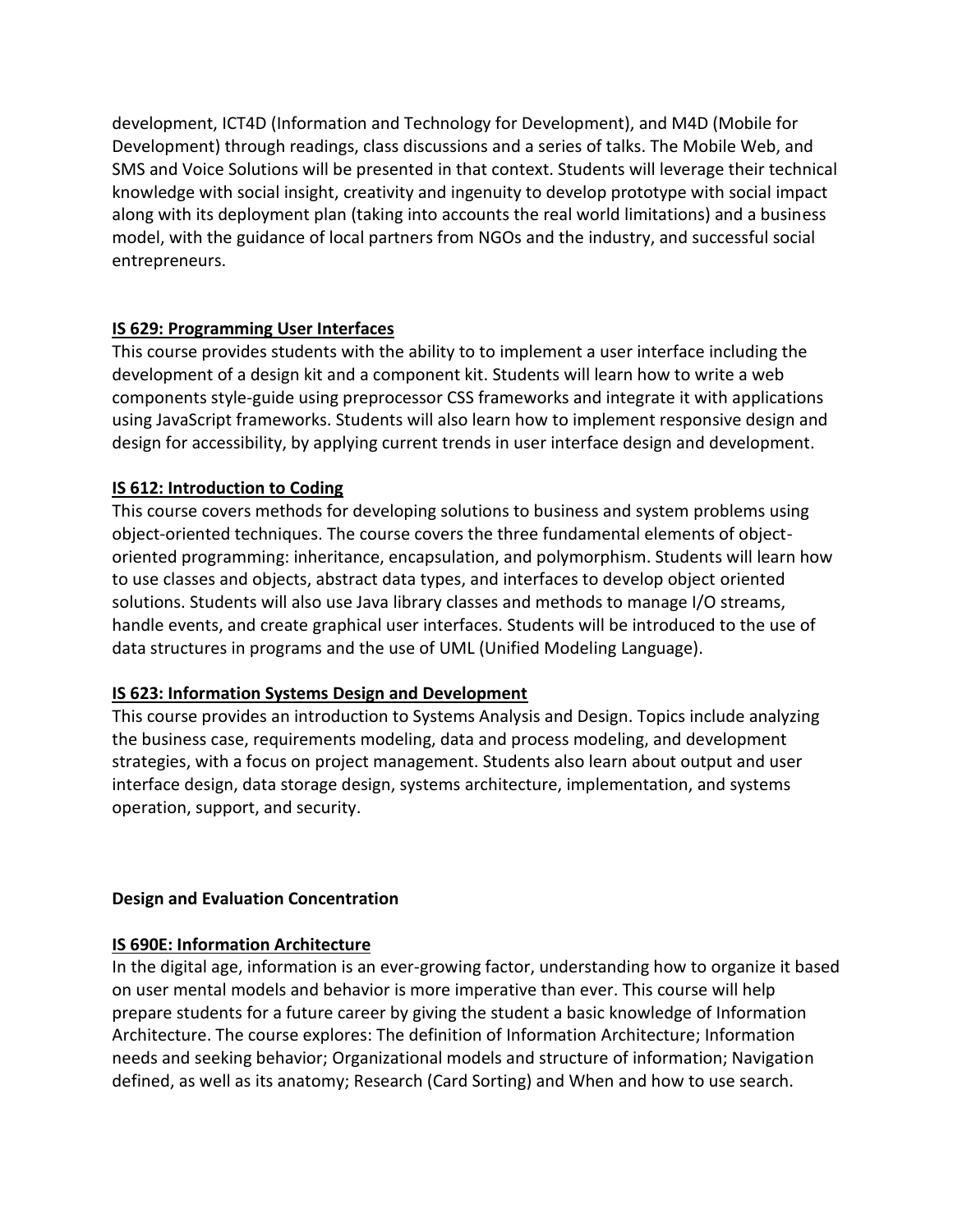Students will explore basic concerns and methods to design an appropriate information structure/navigation while taking into consideration the needs of the user.

## **IS 627: Visual Design for Technology**

This course is designed to give students an understanding the principles and theory of graphic design as it applies to technology. When completed, students will be able to brand and flavor websites and applications. Students will explore the meaning of graphic design, how to identify its application, develop their own creative process, how to be a practitioner of design including having the appropriate vocabulary, to articulate ideas and concepts in a critique setting, analyze/critique graphic design using sound principles and iterate upon original work to bring it professional standards.

# **IS 665: Introduction to Data Mining and Visualization**

This course provides a foundation for learning the basic concepts of data mining and visualization. The course focuses on distinctly "real -world" orientation that emphasizes application of data analysis over algorithm design and development in most topic areas. The course pre-requisites are understanding database concepts and familiarity with information or business decision systems.

# **IS 617: Information Systems Principles**

This course examines managerial information requirements for operation, control, organization and planning, and the ways in which information systems are used to achieve these organizational objectives. Topics include general systems concepts and the systems approach to organization; role of computer technology in information systems design; economics of information; importance of data as a major organizational resource; information resource management; overview of information systems components: software, hardware, people, data flows and functional subsystems and their relation to the whole system. Examples are selected from such major subsystems as corporate planning, marketing, manufacturing, accounting, finance and personnel.

# **IS 676 Foundations of Social and Mobile Technologies**

This course will explore the technical foundations of social and mobile technologies, and consider their impact on digital marketing, as well as other business contexts. The potential for social and mobile technology to serve as a new profit center for firms will be explored. Student assignments will involve the hands-on use and application of social and mobile technologies. Students will also learn how to create a simple mobile application for the iPhone, Android, or other relevant platforms. The final group project will consist of a social/mobile marketing project for a specific company or product.

# **IS 686: Social and Collaborative Computing**

This course provides an introduction to how systems support social interaction and collaboration, and how social behaviors are shaped by technologies. The course is interdisciplinary, drawing from the fields of computer science, information systems, psychology, cognitive science, and sociology. It covers a variety of social and collaborative